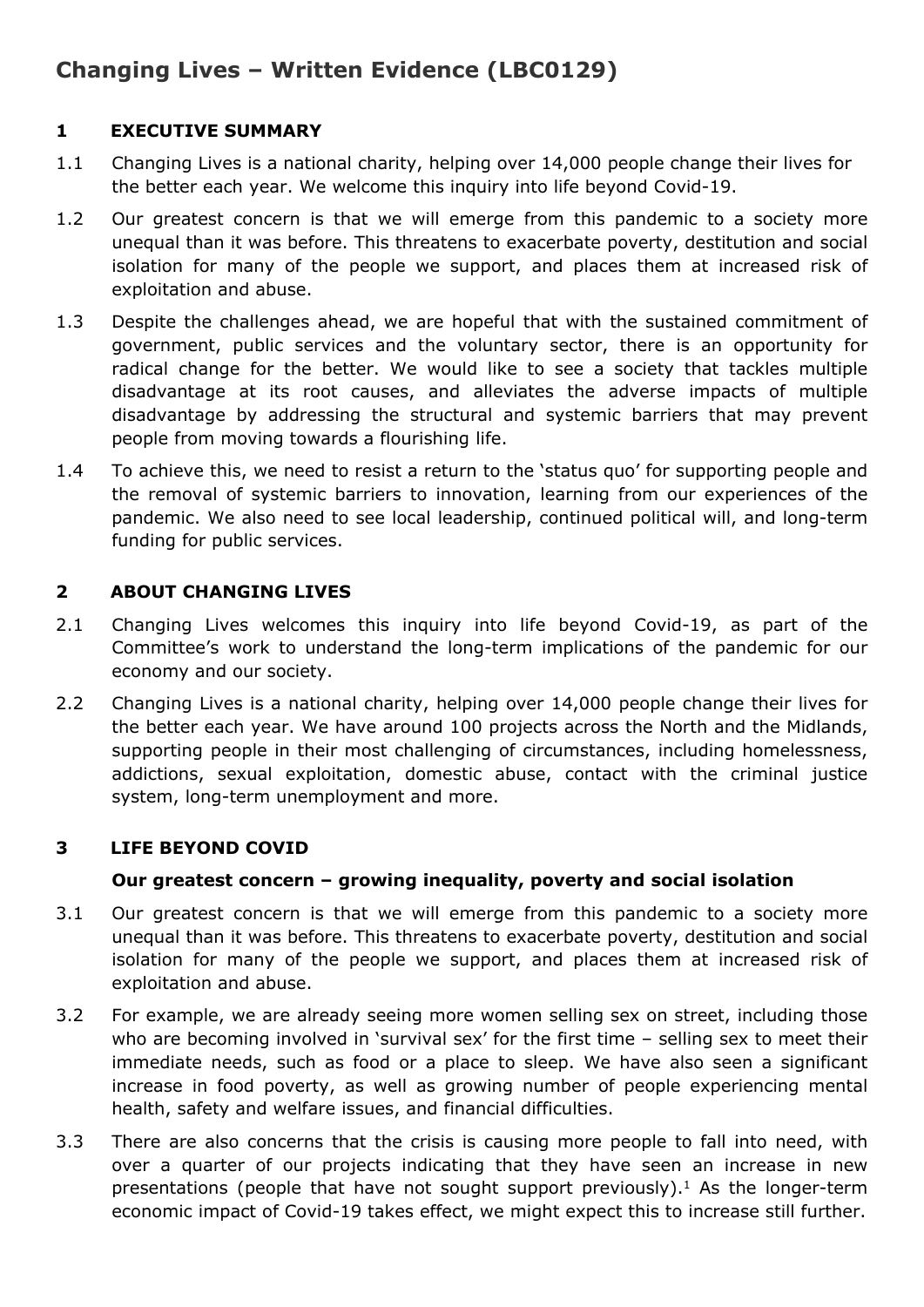3.4 Further, the digital divide across our society means that social isolation is acute for many of the people we work with. Connection and belonging is so important to all of us, but never more those for who social relationships may have been troubled by past experiences of rejection and trauma. Unless digital exclusion is properly recognised and addressed, we are concerned that we will see an increase in loneliness, social exclusion, and the people we support further excluded from the labour market.

## **Our greatest hope – radical change for the better**

- 3.5 Despite the challenges ahead, we are hopeful that with the sustained commitment of government, public services and the voluntary sector, there is an opportunity for radical change for the better. We would like to see a society that tackles multiple disadvantage at its root causes, and alleviates the adverse impacts of multiple disadvantage by addressing the structural and systemic barriers that may prevent people from moving towards a flourishing life.
- 3.6 Looking ahead to life beyond Covid-19, we would like to see the following features emerge:

## **1) Greater empathy and understanding towards people experiencing multiple disadvantage**

The people we support have often experienced significant trauma, yet are often described as 'complex', 'challenging' or 'difficult'. Our guiding principle is that we need to begin with what has happened to people in their own lives, taking seriously their narratives and recognising that they are experts in their own circumstances. Too often, though, we see that people are failed by a system that focuses on the problem rather than the person.

We sense that the pandemic has engendered a new public understanding of multiple disadvantage, indicating a more empathetic attitude to people we support. There has been recognition that the people we work with can be trusted, have huge amounts of positive internal resources, and have the capacity to lead their own way out of their situations with the right support.

## **2) A lasting sense of shared purpose and commitment to supporting people**

Our view is that the most significant shift in how public services have supported people during Covid-19 is that we have been united by a common aim to do what is necessary to fight the virus and protect the NHS, rather than defaulting to contractual terms and performance metrics. We have experienced improved trust, collaboration and power sharing between those commissioning and delivering public services, based on a shared sense of purpose and focus on outcomes for people.

Moving forward, we hope this translates into a continued recognition of the importance of relationships, an understanding of trauma and listening to people's personal stories. We need to ensure that public services remain focused on wellbeing for people, and human-to-human relationships, rather than acting as 'gatekeepers' and 'managers of risk' which has often characterised the delivery of public services prior to Covid-19.

## **3) That digital exclusion has been recognised and properly addressed**

At Changing Lives, like many others, we rapidly accelerated our use of technology to support people during the pandemic. For example, within our recovery services, we now offer virtual group therapy sessions, which has enabled us to continue

<sup>1</sup> Changing Lives Covid-19 Managers Survey, May 2020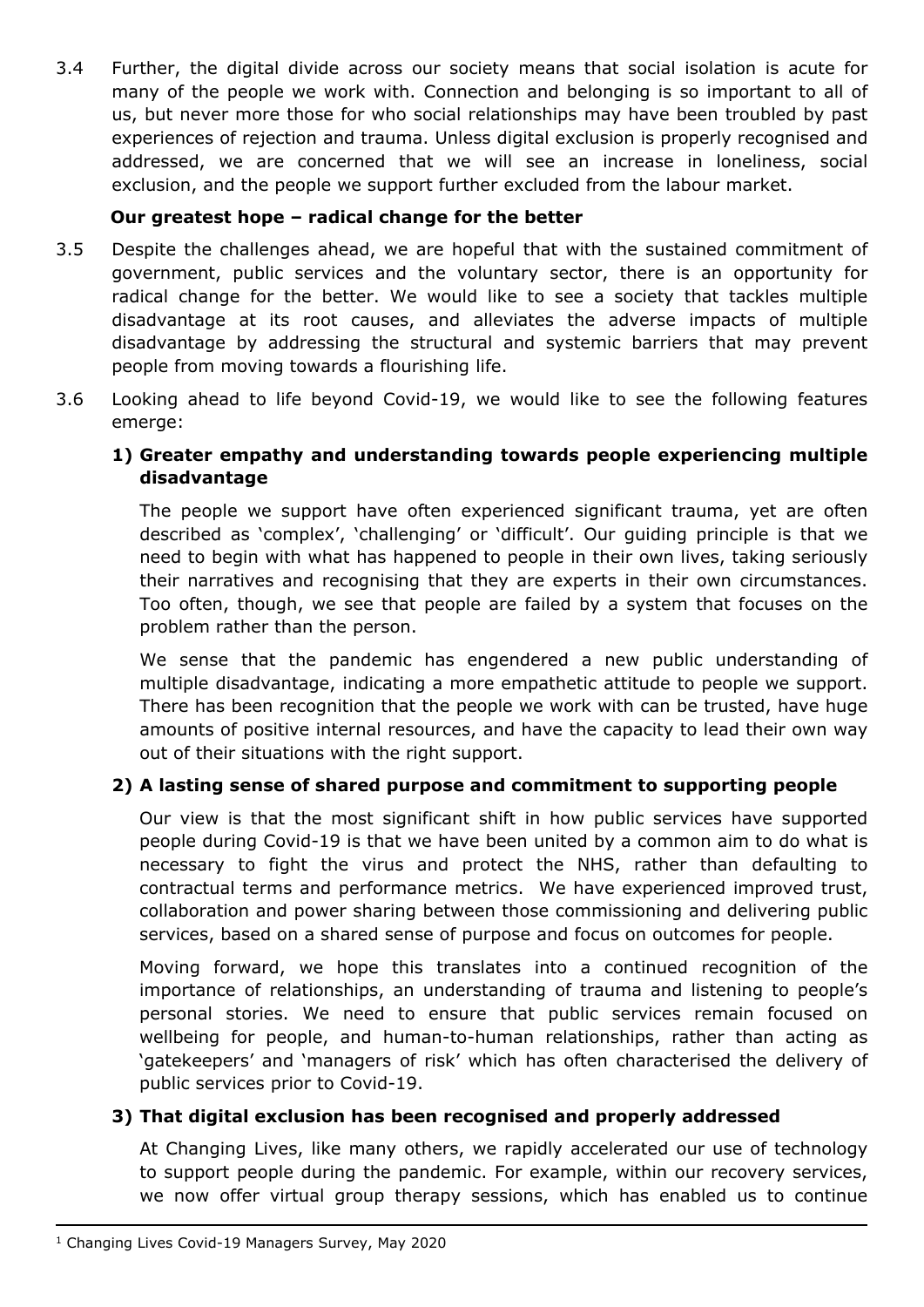delivering our services, and actually increased engagement in some instances – have seen more people in full-time work, or with caring responsibilities, accessing our services.

However, we are also mindful that digital exclusion is significant. Many of the people we support do not have access to the necessary technology to engage with digital services, and even if they do, home may not be a safe place to access support – for example, people who are experiencing domestic abuse or exploitation. We hope that the learning from this pandemic leads to a more digitally inclusive society.

## **4) The voluntary sector viewed as equal partners in creating community-led solutions**

Changing Lives and many of our partners in the voluntary sector have played a key role in supporting people through the pandemic, providing vital frontline services that have kept people safe in their communities and helped to relieve pressure on the NHS.

For the voluntary sector, from grassroots groups to larger organisations, our strength is in our connection with communities and our ability to adapt to rapidly emerging needs. These changes have enabled our teams to 'do the right thing' and support people as individuals, rather than having to subscribe to imposed targets and performance measures that are not always relevant. We would like to see continued recognition of the role of the voluntary sector in developing communitybased responses to local need.

## **5) An increased focus on prevention**

As a charity seeking to improve social justice, we advocate for prevention as a means of addressing the root causes of inequalities. It is our hope that the Covid-19 outbreak has created an opportunity to rethink not just how we support people in crisis, but how we can build the resilience of our communities to prevent a repeat of the stark impacts of the pandemic.

## **4 MAKING CHANGE HAPPEN**

4.1 The pandemic presents a once in a lifetime opportunity reset our expectations as a society about how we address the root causes of multiple disadvantage, and support people experiencing multiple disadvantage to move towards a flourishing life. We believe the following elements are essential to help us achieve this:

#### **1) Resisting a return to the status quo**

During Covid-19, we have experienced a shift in power across public services, with all contributors being viewed as equal partners in creating responses to the pandemic. We are finding that already there is expectation that society will return to the 'status quo'. Statutory services are beginning to pull us back to 'what was' rather than looking to learn from and sustain positive examples of innovation. Our concern now is to ensure that public services can continue to support people for the long term, learning from our experiences of the pandemic and drawing on the best of the old and the new.

#### **2) Continued political will at national level**

The pandemic has highlighted the huge progress that can be made in addressing social injustices when there is enough political will. Among the most visible of these